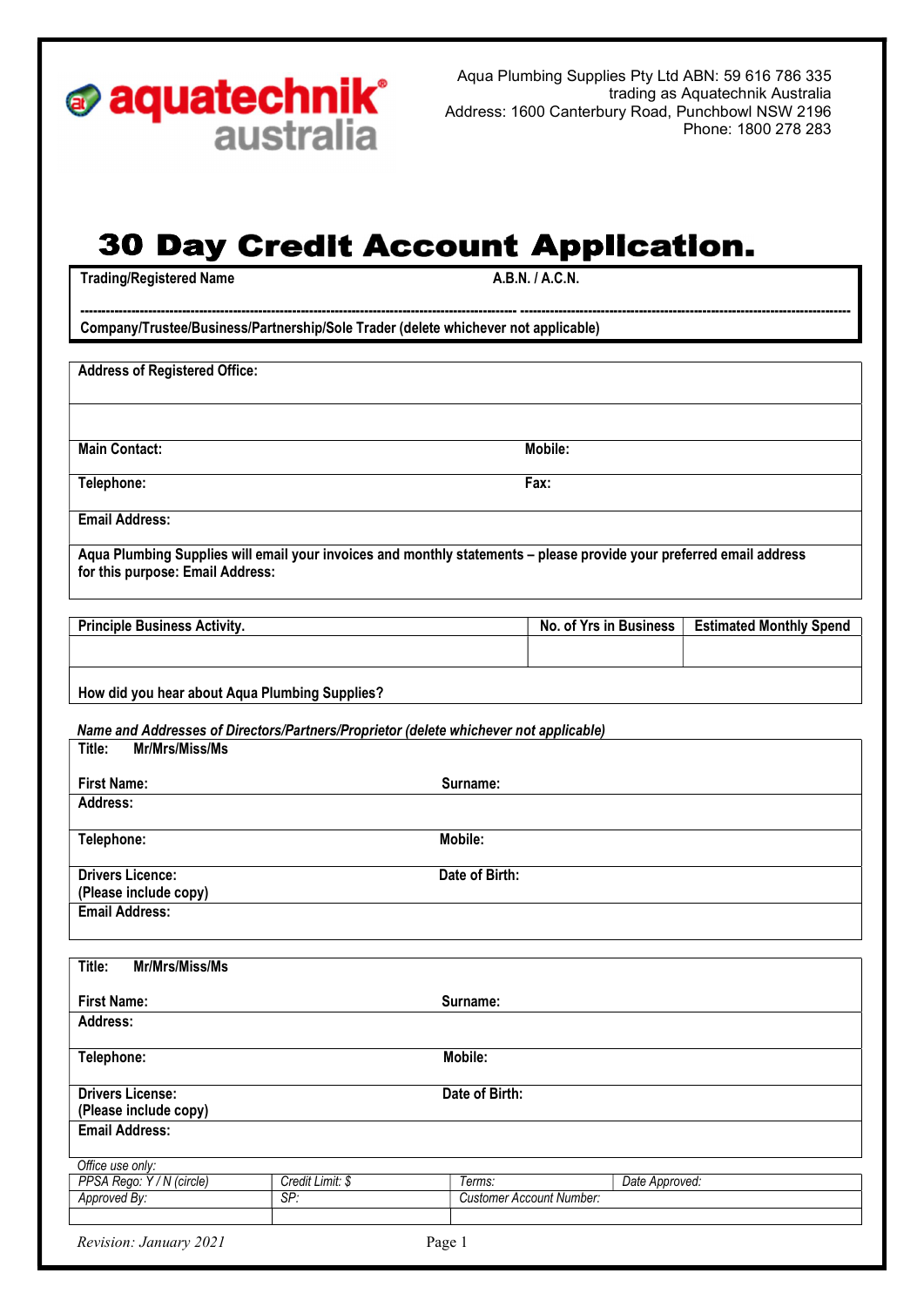

ACCOUNTS PAYABLE

Aqua Plumbing Supplies Pty Ltd ABN: 59 616 786 335 trading as Aquatechnik Australia Address: 1600 Canterbury Road, Punchbowl NSW 2196 Phone: 1800 278 283

## **30 Day Credit Account Application.**

COMPANY CONTACTS

| <b>PURCHASING OFFICER</b> |                |
|---------------------------|----------------|
| Mr/Mrs/Miss/Ms<br>Title:  |                |
|                           |                |
| <b>First Name:</b>        | Surname:       |
| Mobile:                   | Date of Birth: |
|                           |                |
| <b>Email Address:</b>     |                |
|                           |                |
|                           |                |

| Title:<br>Mr/Mrs/Miss/Ms |          |
|--------------------------|----------|
| <b>First Name:</b>       | Surname: |
| Telephone:               | Fax:     |
|                          |          |
| <b>Email Address:</b>    |          |

BUSINESS REFERENCES (MUST have all 3 references with Phone and Fax Details- failure to provide all details may delay approval of your application and result in this form being returned to you)

| <b>Trading Name</b> | Phone | Fax |
|---------------------|-------|-----|
|                     |       |     |
| . .                 |       |     |
| 2.                  |       |     |
|                     |       |     |
| 3.                  |       |     |

The person(s) who sign below represent and warrant to Aqua Plumbing Supplies that:

- (a) The party signing below is an authorised representative of the Buyer;
- (b) The above information is true and correct; and
- $(c)$  That the information provided in this credit application is a complete and accurate representation of the Buyer's financial situation as of the date hereof.

Any misrepresentation or fraudulent information provided will be the basis for default under this agreement by signing this form you authorise Aqua Plumbing Supplies to contact the above referees to determine credit worthiness.

Aqua Plumbing Supplies reserves the right to perform credit checks on the above mentioned if felt necessary to help determine credit worthiness. As a reseller/agent of Aqua Plumbing Supplies, the Buyer is independently liable for all your own debits and accounts.

I have read and understand Aqua Plumbing Supplies Terms and Conditions (attached) which form part of and are intended to be read in conjunction with this Credit Application and agree to be bound by those terms and conditions.

| ------------ |                      |      |
|--------------|----------------------|------|
| Full Name    | Signature (Director) | Date |
| Full Name    | Signature (Director) | Date |
|              |                      |      |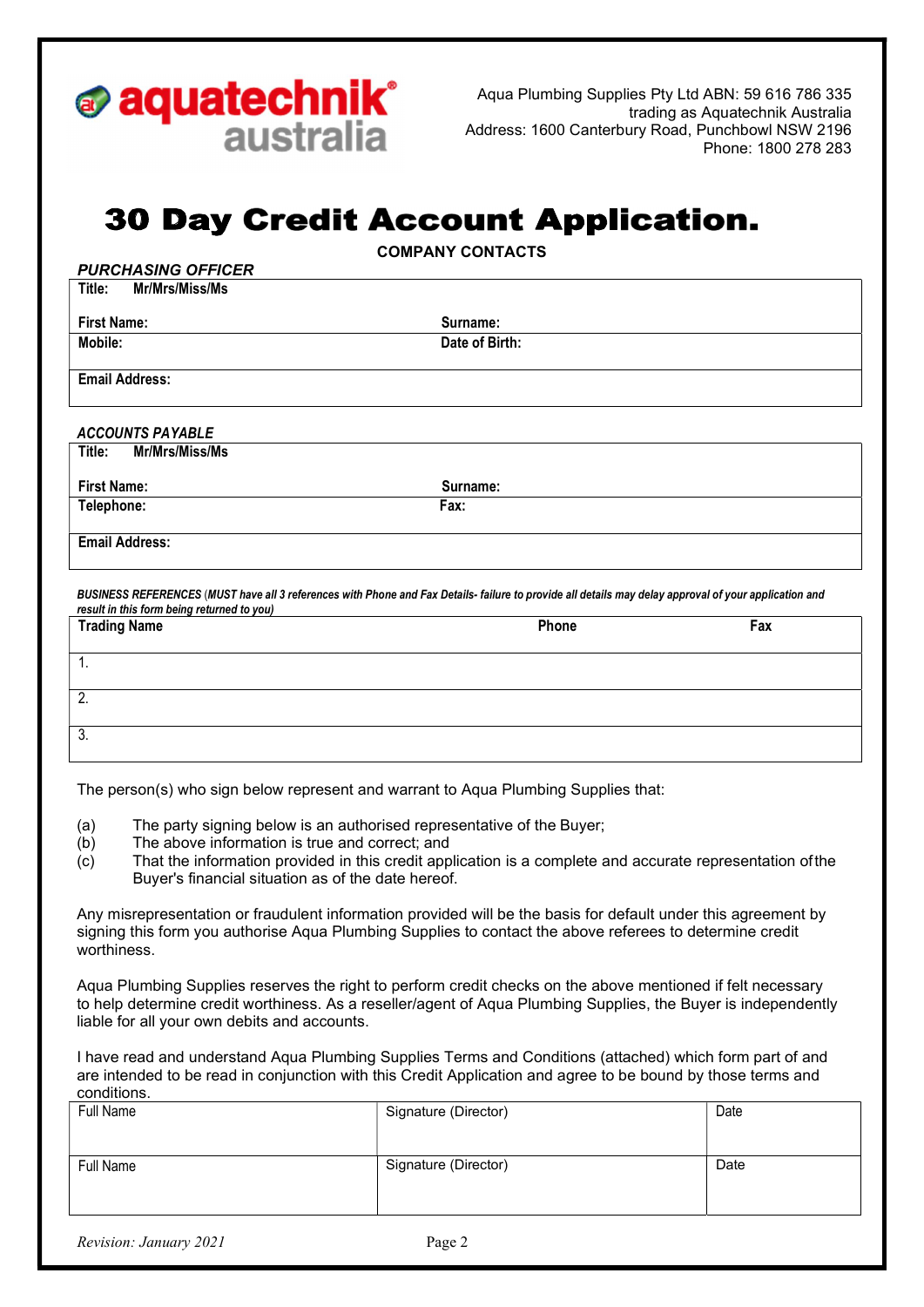## *s* **aquatechnik**° australia

#### 1.1 Directors Guarantee & Indemnity and Security Agreement

(a) As Director/s of the company ............................................................................ (Buyer), I/We (jointly and severally) unconditionally guarantee to Aqua Plumbing Supplies Pty Ltd ABN 59 616 786 335 (Aqua Plumbing Supplies) the due and punctual payment of all moneys due and payable to Aqua Plumbing Supplies by the Buyer and the due and punctual observance and performance by the Buyer of all its other liabilities, obligations and agreements (whether monetary or nonmonetary, present or future, actual or contingent) to Aqua Plumbing Supplies.

(b) If the Buyer defaults or fails in the due and punctual performance of any of its liabilities to, obligations to and agreements with Aqua Plumbing Supplies, I/We (jointly and severally) unconditionally and irrevocably indemnify and agree to keep indemnified Aqua Plumbing Supplies against all losses, damages, liabilities, costs and expenses (including legal expenses on a full indemnity basis) accruing to Aqua Plumbing Supplies, resulting or arising from any failure by the Buyer to perform or observe any of the obligations on the part of the Buyer to be performed or observed.

(c) This guarantee and indemnity is a principal and continuing obligation and cannot be abrogated, prejudiced or discharged by reason of any deemed waiver by Aqua Plumbing Supplies or by any means other than express waiver by Aqua Plumbing Supplies.

I/We acknowledge that any rescission or termination of the Buyer's account will not waive any of my/our obligations arising pursuant to this Guarantee and Indemnity.

#### 1.2 Charging Clause

(a) As additional security for due and punctual payment of all moneys due and payable to Aqua Plumbing Supplies by the Company (Debt) on the terms and conditions set out in the Agreement which this Director's Guarantee & Indemnity accompanies, I/we hereby charge in favour of Aqua Plumbing Supplies any real and personal property in which I/We have an interest at any time, and I/we irrevocably authorise Aqua Plumbing Supplies to secure the Debt by the registration of a mortgage and/or caveat against any such real or personal property to which I/we have an interest in at any time.

(b) I/we agree to grant Agua Plumbing Supplies a security interest as that term is defined in the Personal Property Securities Act 2009 (PPSA) in any property to which I/we have an interest at any time with priority over a registered general security and any unsecured creditors.

(c) I/We agree to be responsible for all costs incurred by Aqua Plumbing Supplies in registering the interest under the PPSA and all costs of enforcement. Furthermore, I/we also agree if needed to the unconditional ratification of any actions by me/us in relation to the protection of the security interest.

(d) I/We agree to waive to the maximum extent possible at law the following rights under the PPSA:

- (i) receipt of a verification statement pursuant to section 157; and a statement of account under section 132;
- (ii) to recover any proceeds under section 140;
- (iii) to receive notice from us to dispose of collateral under section 130, or to retain collateral under section 135 and to object to that notice under section 137;
- (iv) to redeem collateral under section 142;
- (v) to reinstate a security agreement under section 143;
- (vi) to not have goods damaged or to be reimbursed in respect of such damage if Aqua Plumbing Supplies takes possession of an accession of goods (section 92 and 93);
- (vii) to refuse permission to remove an accession until security is given by Aqua Plumbing Supplies for reimbursement as per section 94);
- (viii) to receive notice of removal of an accession under section 95);
- (ix) to apply to court for an order concerning removal of an accession; and
- (x) any other right in favour of you that can be lawfully contracted out of under the PPSA (including but not limited to the provisions listed in section 115)
- (xi) In addition, I/we acknowledge that sections 96 and 125 do not apply to any security agreement created on the basis of these terms.